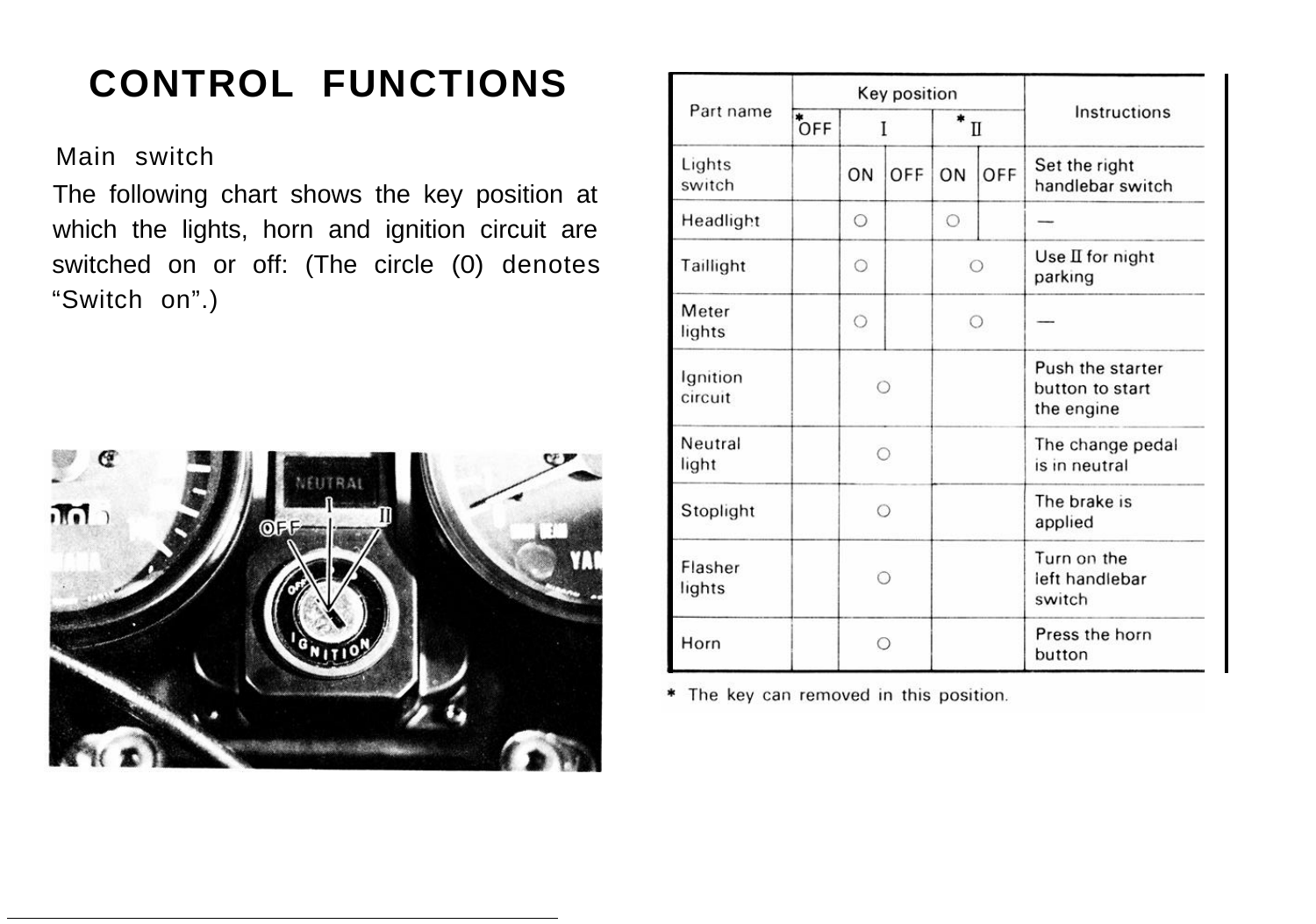### **Handle switches**

The handle switches are located near the right and left handle grips (see illustration) and are used for the following functions:



Turn switch  $\mathcal{R}$ 

6. Starter switch

# **"ENGINE STOP" switch**

Make sure that the engine stop switch is on "RUN" The engine switch has been equipped to ensure safety in an emergency

such as when the motorcycle is upset or trouble takes place in the throttle system. The engine will not start or run when the engine switch is turned to **"OFF".**



## **"START" switch**

**To start the engine, push the starter button.**

#### **CAUTION: ~~~**

**See starting instructions prior to starting engine.**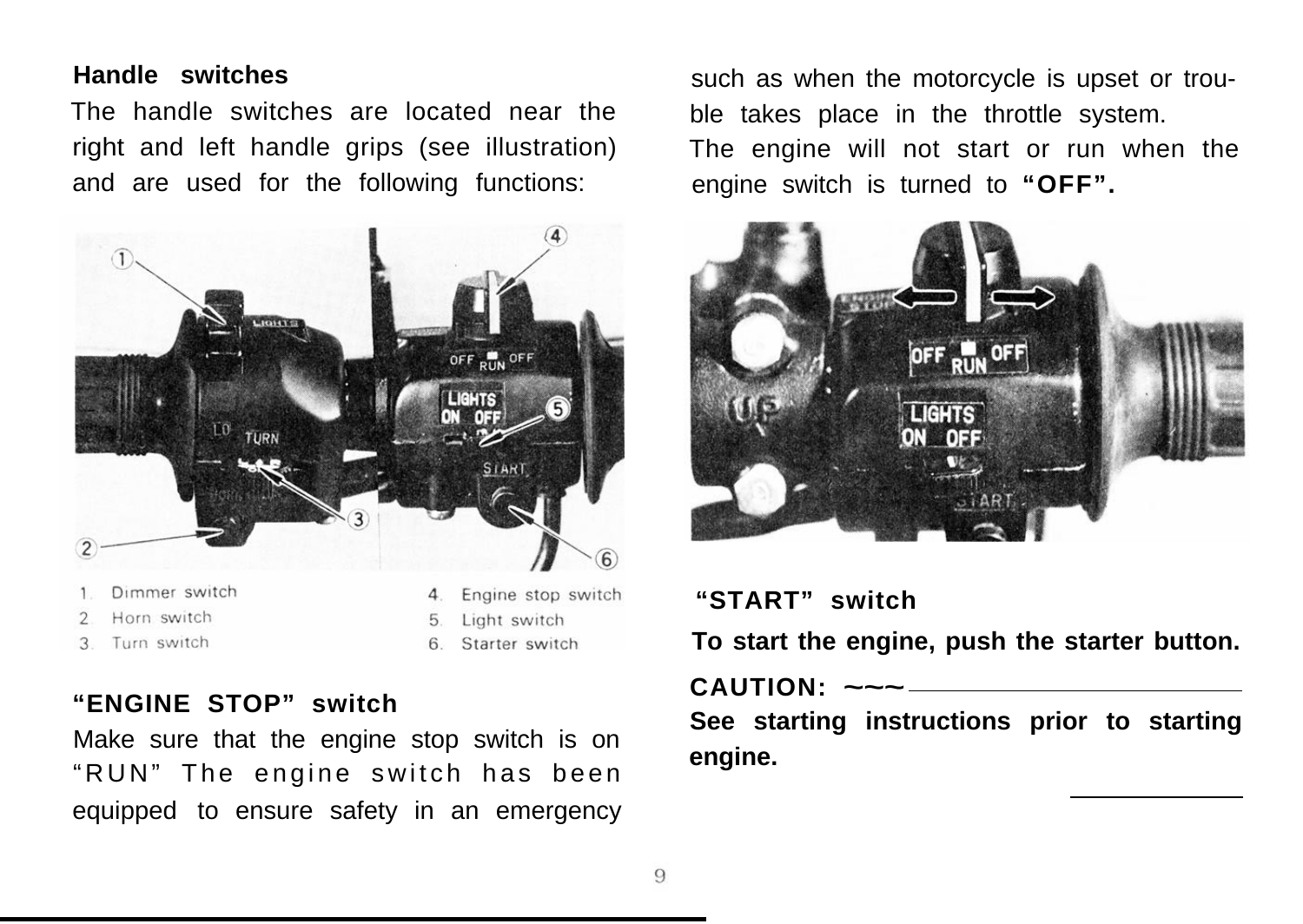

1. Starter button

# **"LIGHTS" switch**

**Turn the light switch to the "ON" position to turn on the headlight and the taillight.**



**Dimmer switch "LIGHTS" Turn to the "HI" position for the high beam and to the "LO" position for the low beam.**



**"HORN" switch Press button to sound the horn.**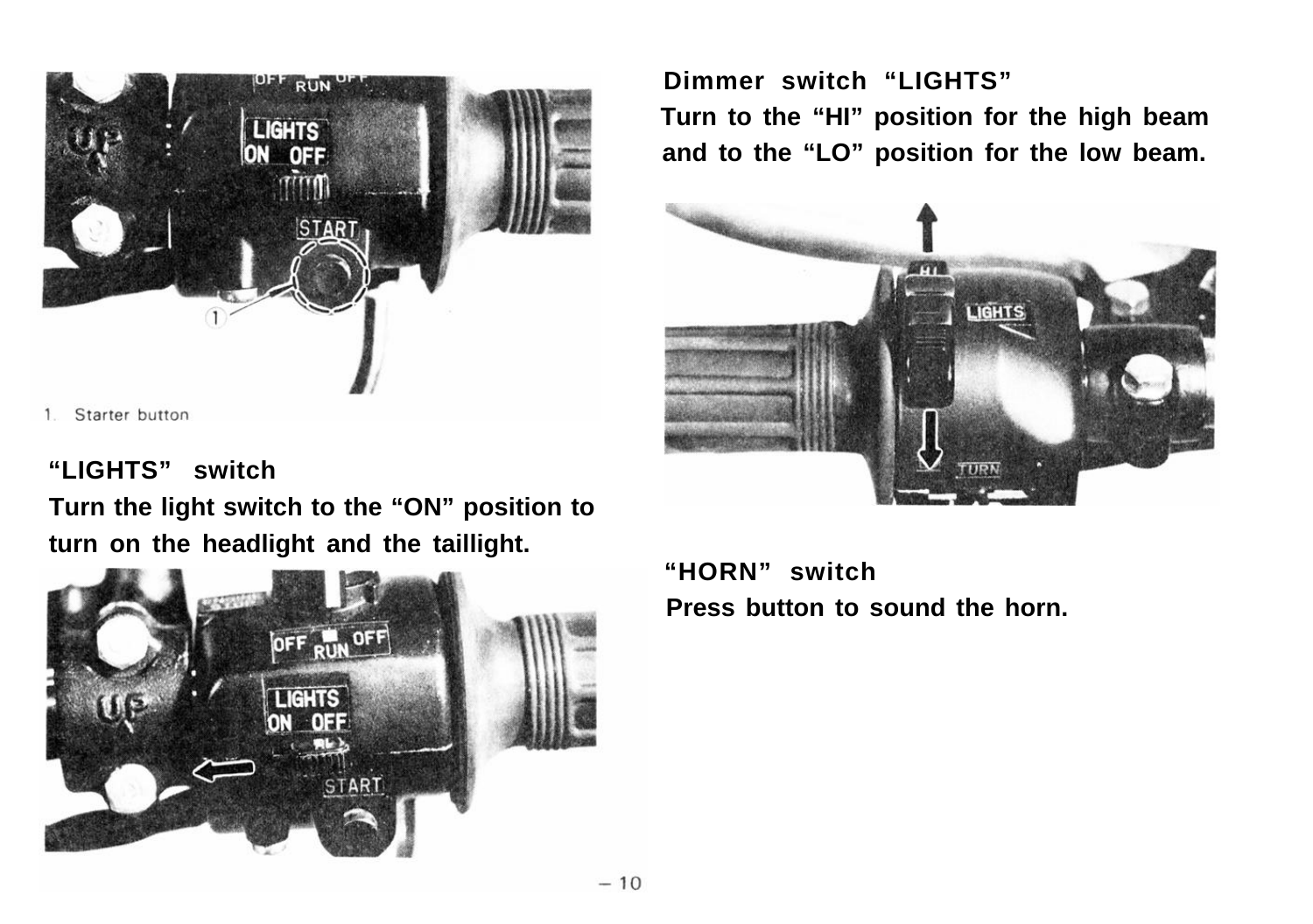switch that is self-cancelling. To signal a approximately 150 meters (490 feet). right hand turn. push the switch to the right. whichever is greater. To signal a left hand turn, push the switch to the left. Once the switch is released it will<br>
The negative pressure fuel petcocks supply<br>
The negative pressure fuel petcocks supply return to the center position. To cancel the The negative pressure fuel petcocks supply signal push the switch "in" after it has return-<br>filter the fuel. The fuel petcocks have the ed to the center position. If the switch is not

"TURN" **switch** cancelled by hand it will self-cancel after the This model is equipped with a turn indicator machine has travelled about 10 seconds or

following three positions: